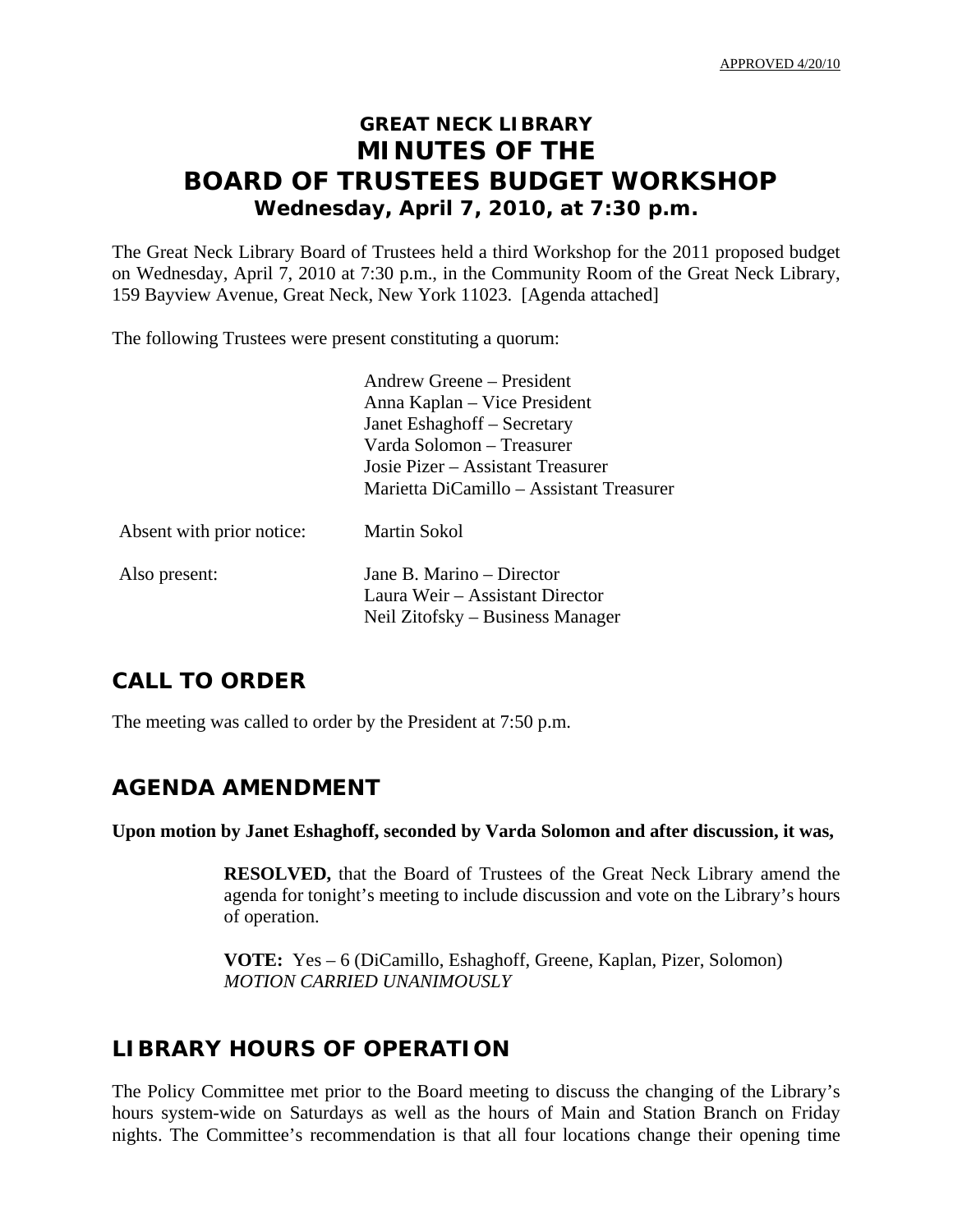from 9:00 a.m. to 10:00 a.m. on Saturdays. After much consideration, the Policy Committee recommended that the Friday night adjustment in hours be tabled for a future time when more data is provided.

\_\_\_\_\_\_\_\_\_\_\_\_\_\_\_\_\_\_\_\_\_\_\_\_\_\_\_\_\_\_\_\_\_\_\_\_\_\_\_\_\_\_\_\_\_\_\_\_\_\_\_\_\_\_\_\_\_\_

A member of the public inquired about the amount of savings that would be realized. If the Library were to be opened at 9:00 a.m. instead of 10:00 a.m., savings for 2010 would be \$8,868 and \$20,085 for 2011.

### Saturdays

**Upon motion by Anna Kaplan, seconded by Marietta DiCamillo and after discussion, it was,** 

> **RESOLVED,** that the Board of Trustees of the Great Neck Library approve the opening of all four library locations at 10:00 a.m. instead of 9:00 a.m. on Saturdays effective June 19, 2010.

*Public Comment: Margery Chodosch, Ralene Adler* 

 **VOTE:** Yes – 6 (DiCamillo, Eshaghoff, Greene, Kaplan, Pizer, Solomon)  *MOTION CARRIED UNANIMOUSLY* 

**Upon motion by Anna Kaplan, seconded by Marietta DiCamillo and after discussion, it was,** 

> **RESOLVED,** that the Board Policy Manual Section 500-50 be adjusted to reflect the changes in hours for all four library locations.

 **VOTE:** Yes – 6 (DiCamillo, Eshaghoff, Greene, Kaplan, Pizer, Solomon)  *MOTION CARRIED UNANIMOUSLY* 

### Fridays

#### **Upon motion by Anna Kaplan, seconded by Varda Solomon and after discussion, it was,**

**RESOLVED,** that the Board of Trustees of the Great Neck Library approve the closing of the Main Library at 6:00 p.m. instead of 9:00 p.m. on Fridays, and the closing of the Station Branch Library on Fridays at 9:00 p.m. instead of 6:00 p.m. effective June 19, 2010.

Trustee Kaplan, Chair of the Policy Committee, reported that savings from closing Main at 6:00 p.m. would be \$39,930. If Station were to be opened those three hours that Main was closed, there would be savings of \$28,946 or .3% of the budget.

The director prepared a graph of books and audio-visual circulation for the last six months for all five weekday nights, and Friday nights showed the least activity.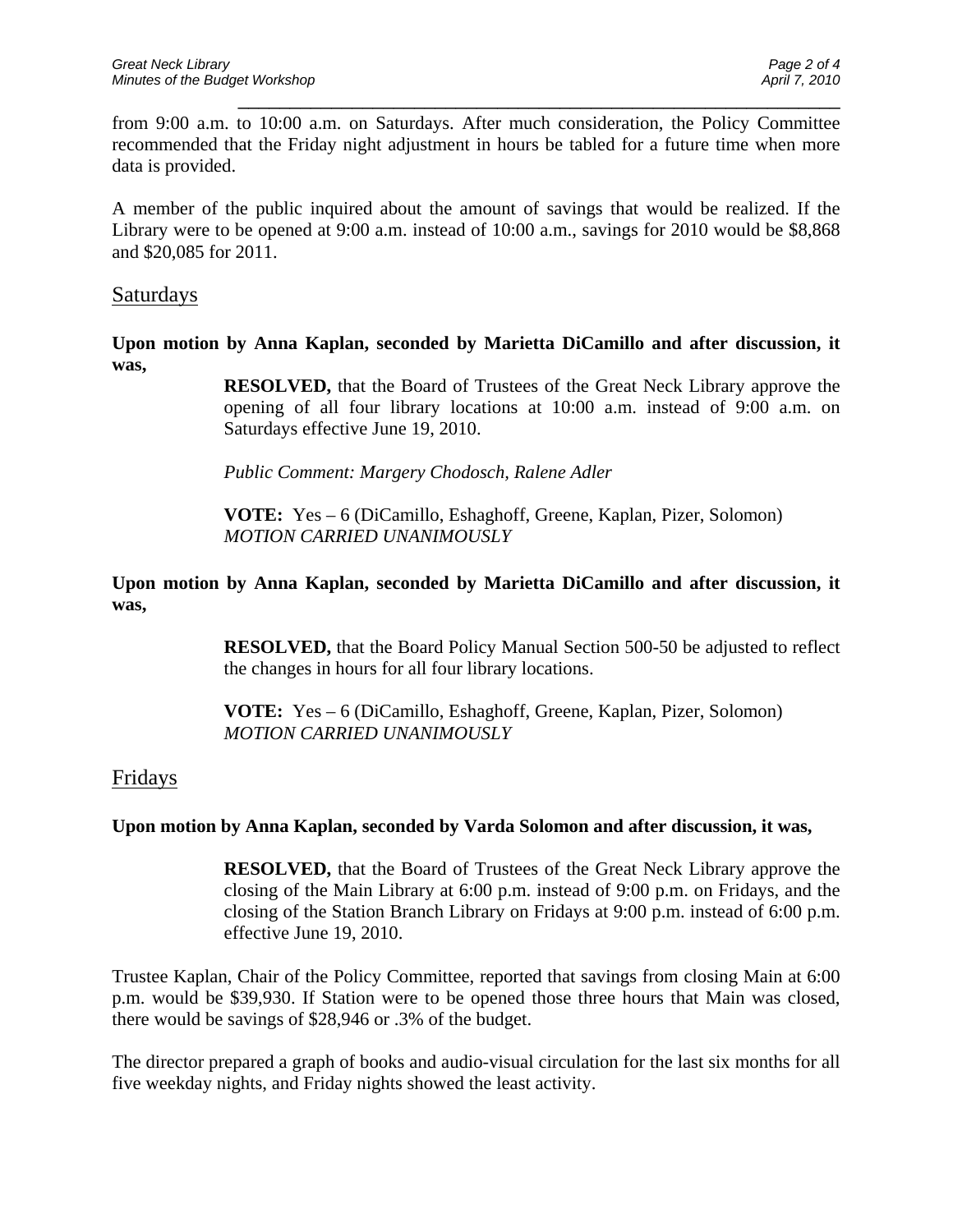Trustee Solomon, a member of the Policy Committee, pointed out that when this was discussed at committee level, two factors were considered – the cost of running the Library as well as trying to provide services at the right time in the right place. The thought was that the Station Branch was located at a place in town where there was more activity on Friday nights as opposed to the Main Library.

\_\_\_\_\_\_\_\_\_\_\_\_\_\_\_\_\_\_\_\_\_\_\_\_\_\_\_\_\_\_\_\_\_\_\_\_\_\_\_\_\_\_\_\_\_\_\_\_\_\_\_\_\_\_\_\_\_\_

Trustee Pizer asked the Director if it were possible to do a body count for the next four or five Fridays nights to see how many persons actually come through the doors. The Director will look into it. She pointed out that this would require designating someone to take hourly readings between 6:00 and 9:00 p.m.

Trustee Kaplan suggested that if the decision is to keep the current hours at Main and if the usage is still low, then consideration could be given to reducing the number of staff working during these hours.

A Children's Department staff member asked the Director to take another look at those numbers because from his experience working on Friday nights, the children's room is quite busy during the summer months through September.

*Public Comment: Margery Chodosch, Carol Frank, Ralene Adler, Justin Fuchs, Michael Currie* 

**Upon motion by Marietta DiCamillo, seconded by Josie Pizer and after discussion, it was,** 

**RESOLVED,** that the Board of Trustees of the Great Neck Library table the motion until a future date.

 **VOTE:** Yes – 6 (DiCamillo, Eshaghoff, Greene, Kaplan, Pizer, Solomon)  *MOTION CARRIED UNANIMOUSLY* 

### **BUDGET DISCUSSION** [A copy of the budget is appended hereto]

A third draft of the proposed budget, which was previously sent to the Trustees, was further revised to a fourth draft which was provided at tonight's meeting. The Business Manager compared the changes between the third and fourth draft.

 The third draft shows revisions resulting from cuts for savings incurred due to the incentive retirement for staff. Three people signed up, one full-timer and two part-timers, bringing the tax increase down to 3.9%.

As of the fourth draft, four people signed up, two part-timers and two full-timers. The net savings in 2011 total \$113,248.